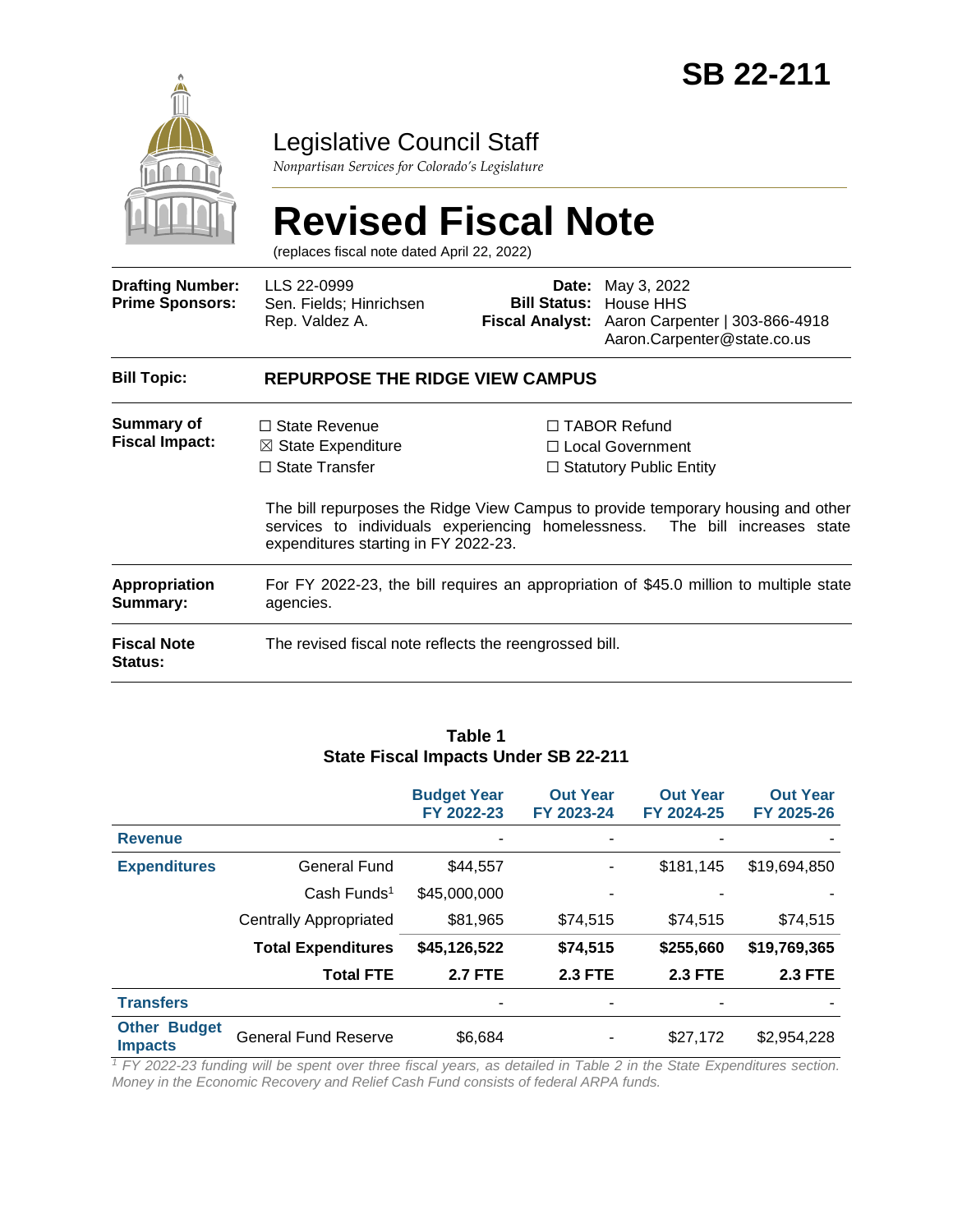# Page 2<br>May 3, 2022 **SB 22-211**

# **Summary of Legislation**

The bill transfers ownership of all or part of the Ridge View Campus from the Department of Human Services (DHS) to the Department of Personnel and Administration (DPA) for use by the Division of Housing in the Department of Local Affairs (DOLA) as a supportive residential community for people experiencing homelessness. DOLA, in collaboration with the DHS, must develop a master plan for the redevelopment and operation of the Ridge View Campus into the Ridge View Supportive Residential Community (community), including a financial plan for startup and ongoing operational costs. The community must provide transitional housing, a continuum of behavioral health services and treatment, medical care, vocational training, skill development, and transportation for residents and the public. DOLA is required to select one or more contractors experienced in providing statewide integrated housing, health care, recovery treatment, and supportive service programs for people experiencing homelessness to establish the community. The administrator of the community must also work with local providers across the state to set up a referral system for clients to live at the community.

To be eligible for the community, an individual must be experiencing homelessness or at risk of experiencing it; chooses to focus on recovery voluntarily; and is in a position where it is medically safe to be in transitional housing. The community must provide a number of services including:

- transitional housing for up to two years;
- substance use recovery treatment and services through a continuum of care informed by the American Society of Addiction Medicine Standards; and
- a federally qualified health clinic.

Finally, DOLA must collect and report specified information to the General Assembly including the success of the programs.

**Funding.** The bill requires the General Assembly to appropriate \$45 million in FY 2022-23 from the Economic Recovery and Relief Cash Fund, which contains American Rescue Plan Act (ARPA) funds, to fund the community. Any money not spent in FY 2022-23 remains available in subsequent state fiscal years without further appropriations, subject to the requirements of federal law. DOLA may spend up to 10 percent for administrative expenses, and another 10 percent for costs connected with transportation.

# **State Expenditures**

The bill increases state expenditures in DOLA and the DHS by \$5.9 million in FY 2022-23 and \$19.8 million per year starting in FY 2023-24 from the Economic Recovery and Relief Cash Fund and the General Fund. Expenditures are shown in Table 2 and detailed below.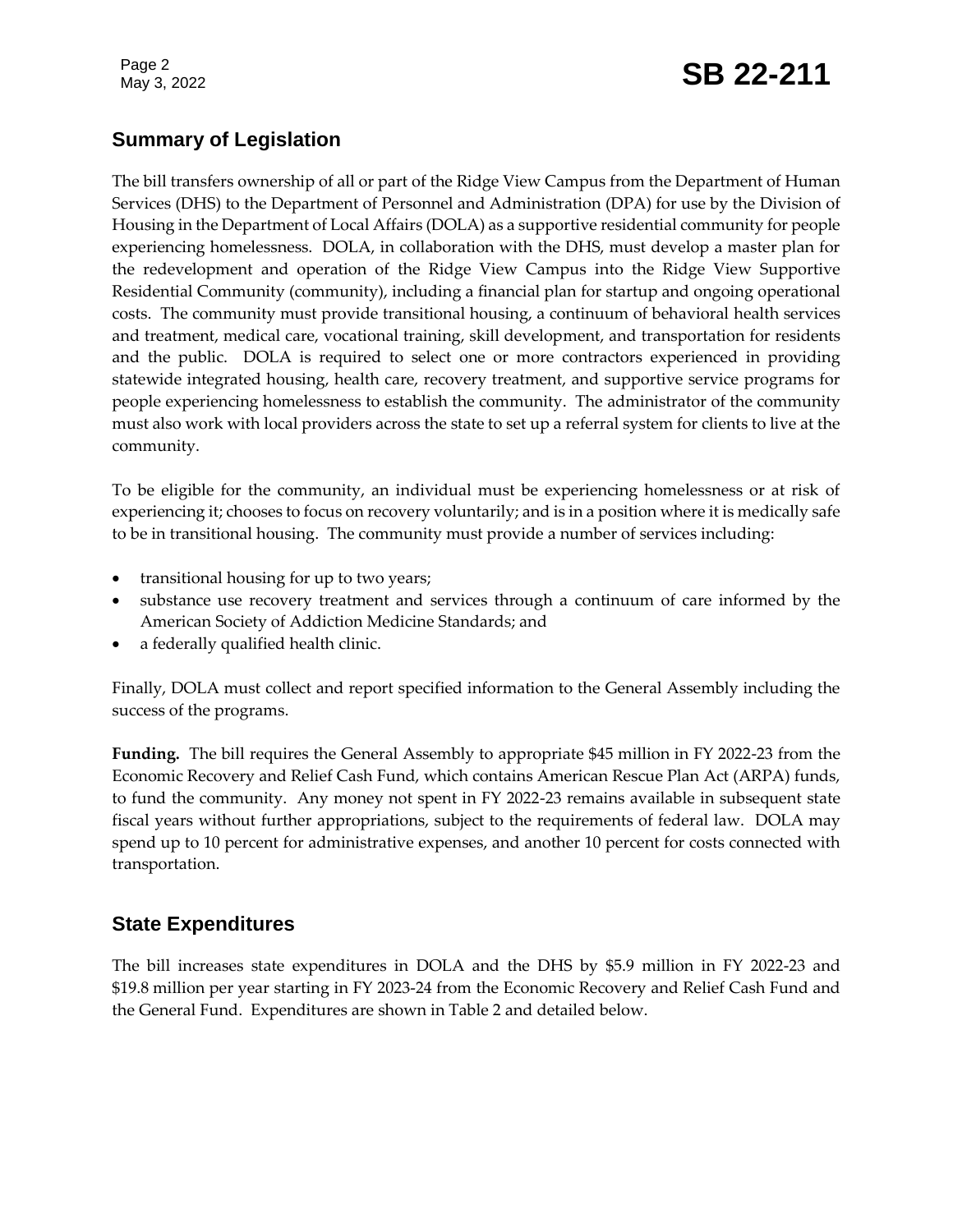| <b>Cost Components</b>                     | FY 2022-23     | FY 2023-24     | FY 2024-25     | FY 2025-26     |
|--------------------------------------------|----------------|----------------|----------------|----------------|
| <b>Department of Local Affairs</b>         |                |                |                |                |
| <b>Personal Services</b>                   | \$168,374      | \$168,374      | \$168,374      | \$168,374      |
| <b>Operating Expenses</b>                  | \$3,105        | \$3,105        | \$3,105        | \$3,105        |
| <b>Capital Outlay Costs</b>                | \$12,400       |                |                |                |
| <b>Other Costs</b>                         | \$7,567        | \$9,666        | \$9,666        | \$9,666        |
| Contractor                                 | \$5,000,000    | \$19,513,704   | \$19,513,705   | \$19,513,704   |
| <b>Master Plan and Evaluation Contract</b> | \$600,000      |                |                |                |
| Centrally Appropriated Costs <sup>1</sup>  | \$74,515       | \$74,515       | \$74,515       | \$74,515       |
| FTE - Personal Services                    | 2.3 FTE        | 2.3 FTE        | 2.3 FTE        | 2.3 FTE        |
| <b>DOLA Subtotal</b>                       | \$5,865,961    | \$19,769,365   | \$19,769,365   | \$19,769,365   |
| <b>Department of Human Services</b>        |                |                |                |                |
| <b>Personal Services</b>                   | \$38,357       |                |                |                |
| <b>Capital Outlay Costs</b>                | \$6,200        |                |                |                |
| Centrally Appropriated Costs <sup>1</sup>  | \$7,450        |                |                |                |
| FTE - Personal Services                    | 0.4 FTE        |                |                |                |
| <b>DHS Subtotal</b>                        | \$52,007       |                |                |                |
| <b>Total</b>                               | \$5,917,968    | \$19,769,365   | \$19,769,365   | \$19,769,365   |
| <b>Total FTE</b>                           | <b>2.7 FTE</b> | <b>2.3 FTE</b> | <b>2.3 FTE</b> | <b>2.3 FTE</b> |

#### **Table 2 Expenditures Under SB 22-211**

<sup>1</sup>*Centrally appropriated costs are not included in the bill's appropriation.*

**Department of Local Affairs.** Starting in FY 2022-23, DOLA will have costs to hire staff to administer a contract for the Ridge View Campus, to pay a contractor to run the community, and to facilitate the master plan development and evaluate the success of the community.

- **Staffing costs.** Starting in FY 2022-23, DOLA requires 2.3 FTE to contract with organizations to administer the community, to collect and report data, to oversee the contract, and to provide other administrative duties such as accounting and human resource needs. Staff will begin on July 1, 2022, and costs are included for standard operating costs. Other costs include IT support, travel reimbursement, cell phone service fees, and computer licenses. Staffing costs will be paid from the Economic Recovery and Relief Cash Fund through FY 2023-24, and then starting in FY 2024-25, these positions are assumed to be paid from the General Fund.
- **Community administrator contract.** Starting in FY 2022-23, expenditures in DOLA will increase to contract with organizations to administer the community as well as the other programs required in the bill. The fiscal note assumes that \$5.0 million will used in FY 2022-23 and \$19.5 million in FY 2023-24 and FY 2024-25 to contract with organizations. These amounts represent what is available from the \$45.0 million appropriated in the bill after accounting for